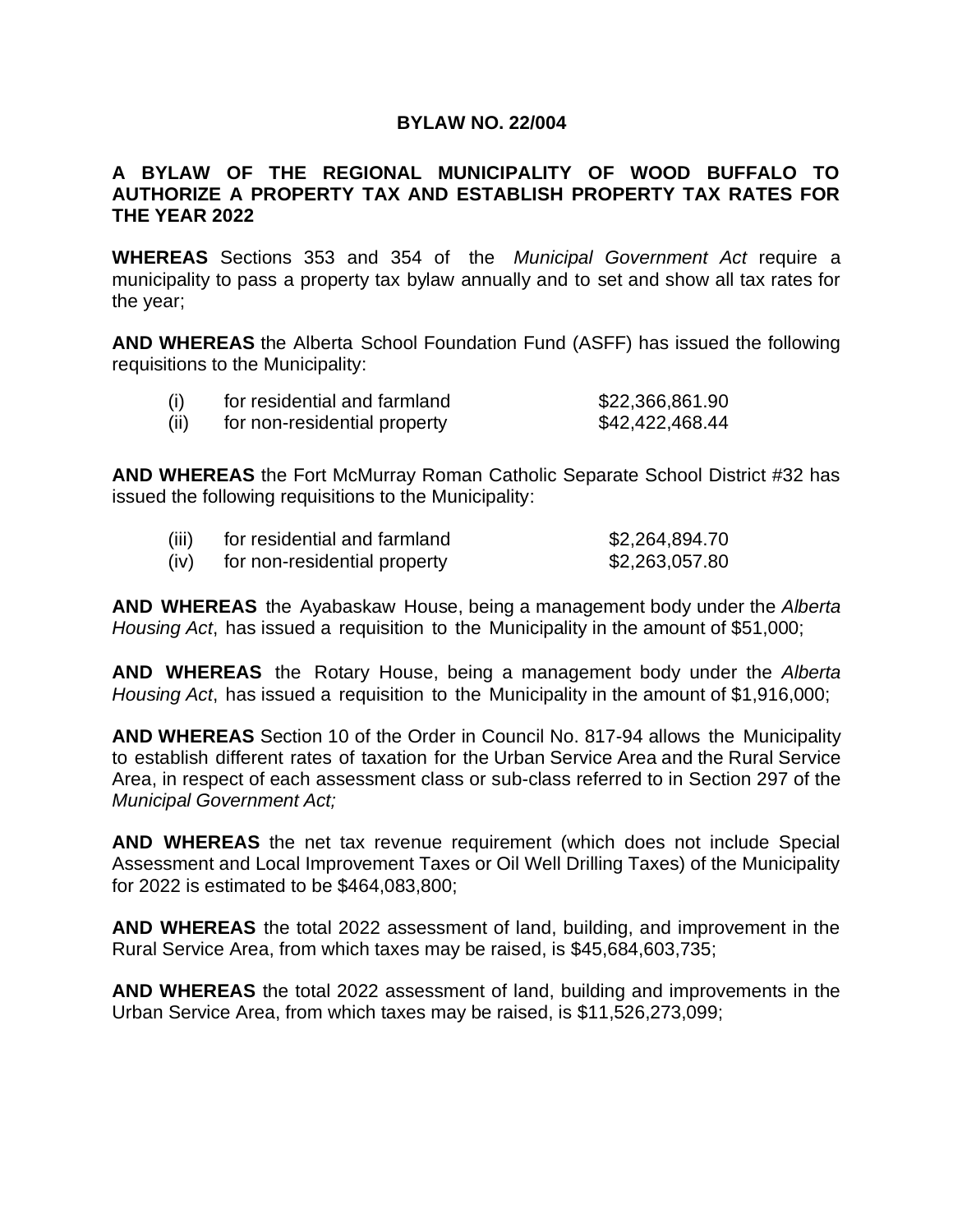**NOW THEREFORE** the Regional Municipality of Wood Buffalo, in Council duly assembled, hereby enacts, as follows:

1. The following tax rates are hereby authorized and imposed against the assessed value of taxable lands, buildings, and improvements as shown on the municipal assessment roll:

TAX RATES IN RESPECT OF EDUCATION REQUISITIONS, IMPOSED IN BOTH THE RURAL SERVICE AREA AND THE URBAN SERVICE AREA:

# Alberta School Foundation Fund:

- Tax Rate for Residential and Farm Property: 0.0026744
- Tax Rate for Non-Residential Property: 0.0040938

# Fort McMurray Roman Catholic Separate School District #32:

- Tax Rate for Residential and Farm Property: 0.0026744
- Tax Rate for Non-Residential Property: 0.0040938

TAX RATES IN RESPECT OF REQUISITIONS OTHER THAN EDUCATION REQUISITION, IMPOSED IN BOTH THE RURAL SERVICE AREA AND THE URBAN SERVICE AREA:

### Ayabaskaw House

| • Tax Rate for Residential and Farm Property: | 0.0000009 |
|-----------------------------------------------|-----------|
| • Tax Rate for Non-Residential Property:      | 0.0000009 |
| • Tax Rate for Machinery and Equipment        | 0.0000009 |

#### Rotary House

- Tax Rate for Residential and Farm Property: 0.0000330 • Tax Rate for Non-Residential Property: 0.0000330
- Tax Rate for Machinery and Equipment 0.0000330

TAX RATES IN RESPECT OF DESIGNATED INDUSTRIAL PROPERTY REQUISITIONS, IMPOSED IN BOTH THE NON-RESIDENTIAL PROPERTY AND MACHINERY AND EQUIPMENT:

|  | Tax Rate for Non-Residential Property: | 0.0000766 |
|--|----------------------------------------|-----------|
|--|----------------------------------------|-----------|

• Tax Rate for Machinery and Equipment 0.0000766

TAX RATES FOR MUNICIPAL PURPOSES, IMPOSED IN THE RURAL SERVICE AREA:

| • Tax Rate for Residential and Farm Property: | 0.0013816 |
|-----------------------------------------------|-----------|
| • Tax Rate for Non-Residential Property:      | 0.0095114 |
| • Tax Rate for Machinery and Equipment        | 0.0095114 |
| • Tax Rate for Small Business Property        | 0.0071336 |